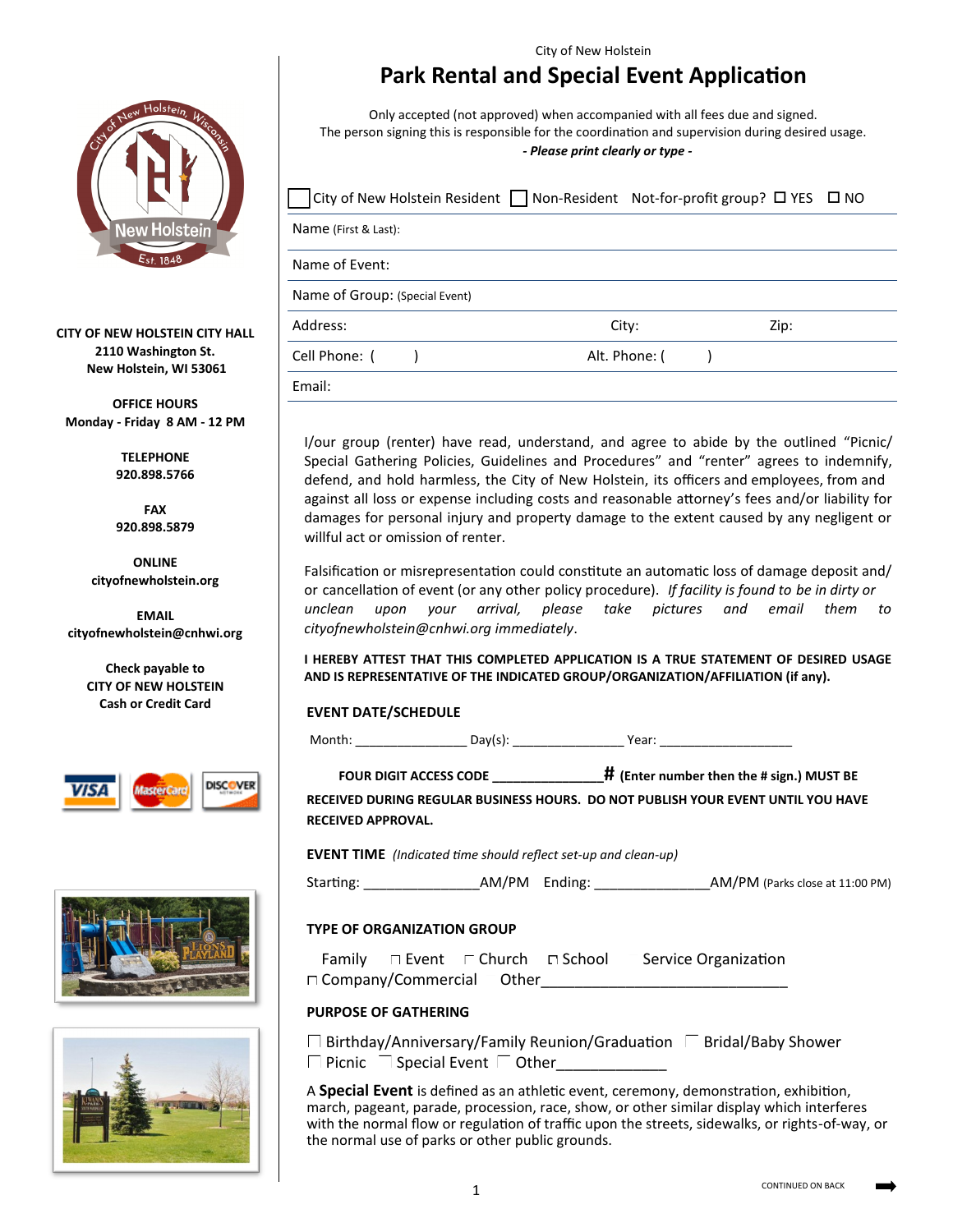#### **PLEASE ANSWER THE FOLLOWING**

|  | Will admission be charged? $\bigcirc$ YES $\bigcirc$ NO |  |  |  |  |
|--|---------------------------------------------------------|--|--|--|--|
|--|---------------------------------------------------------|--|--|--|--|

Sales of any kind?  $\Box$  YES  $\Box$  NO

Vendor Name Good/Service Sold % profit to organization

#### **AMUSEMENT/SPECIAL EQUIPMENT (check all that apply)**

#### **\*LIABILITY INSURANCE**

#### **- ALCOHOL DISTRIBUTION -**

#### **FEES/CHARGES DUE AT TIME OF APPLICATION**

*Please refer to "Permit Fees & Charges" and "Policies, Guidelines,* 

*and Procedures" attachments.* 

#### *Please √all that apply.*

|                                                                                                                                                                                                                                                                                                                                                                                                                                                                                                                                        | <b>Kiwanis Park</b>                                                                                                                                                                                                                      |  |  |  |
|----------------------------------------------------------------------------------------------------------------------------------------------------------------------------------------------------------------------------------------------------------------------------------------------------------------------------------------------------------------------------------------------------------------------------------------------------------------------------------------------------------------------------------------|------------------------------------------------------------------------------------------------------------------------------------------------------------------------------------------------------------------------------------------|--|--|--|
| <b>Collect donations?</b><br>$\Box$ YES $\Box$ NO<br>If YES, to any of the above, Committee of the Whole approval required.                                                                                                                                                                                                                                                                                                                                                                                                            | \$<br>□<br>Community Center\$125/\$150<br>1725 Silvermoon Lane-max cap 320<br>20 banquet style tables/160 chairs                                                                                                                         |  |  |  |
| AMUSEMENT/SPECIAL EQUIPMENT (check all that apply)                                                                                                                                                                                                                                                                                                                                                                                                                                                                                     | □<br>Kiwanis Park ____________                                                                                                                                                                                                           |  |  |  |
| $\Box$ Petting Zoo $\Box$ Carnival/Festival Rides<br>$\Box$ Pony Rides                                                                                                                                                                                                                                                                                                                                                                                                                                                                 | 1917 Hickory Lane                                                                                                                                                                                                                        |  |  |  |
| (Above requires Park, Recreation & Tree Commission approval.)<br>$\Box$ Inflatable Bounce House* (additional \$25 fee for                                                                                                                                                                                                                                                                                                                                                                                                              | \$<br>Kiwanis Park Shelter 1\$35/\$45<br>□<br>(closest to the pool)                                                                                                                                                                      |  |  |  |
| electrical use) Renter must stake the bounce house.<br>$\Box$ Tent (Size ____' x ____')* must be staked<br>*LIABILITY INSURANCE<br>A minimum of \$1,000,000 in liability insurance with the City of<br>New Holstein listed as co-insured is required. A certificate of<br>insurance must be provided to the Clerk's Office Ten (10) days<br>prior to your event. Please let us know where you are renting<br>your Bounce House from as we may have a copy of the insur-<br>ance on file. Check with your home owner insurance provider | \$<br>Kiwanis Park Shelter 2\$35/\$45<br>□                                                                                                                                                                                               |  |  |  |
|                                                                                                                                                                                                                                                                                                                                                                                                                                                                                                                                        | \$<br>Kiwanis Park Welker Shelter\$35/\$45<br>□                                                                                                                                                                                          |  |  |  |
|                                                                                                                                                                                                                                                                                                                                                                                                                                                                                                                                        | <b>Civic Park</b><br>2200 Washington Street                                                                                                                                                                                              |  |  |  |
|                                                                                                                                                                                                                                                                                                                                                                                                                                                                                                                                        | \$<br>Open Shelter\$35/\$45<br>□                                                                                                                                                                                                         |  |  |  |
|                                                                                                                                                                                                                                                                                                                                                                                                                                                                                                                                        | \$<br>Pavilion\$75/\$100<br>□<br>max cap 300                                                                                                                                                                                             |  |  |  |
| to see if you are covered for this type of activity and ask them<br>for a copy of proof of insurance.                                                                                                                                                                                                                                                                                                                                                                                                                                  | \$<br>□<br>Civic Park (park space)                                                                                                                                                                                                       |  |  |  |
| Please note any other amusement/equipment we should be                                                                                                                                                                                                                                                                                                                                                                                                                                                                                 | \$<br>$\Box$<br>Civic Park (Round Stand/Stage) \$25/\$35                                                                                                                                                                                 |  |  |  |
| made aware of?                                                                                                                                                                                                                                                                                                                                                                                                                                                                                                                         | <b>Optimist Park</b>                                                                                                                                                                                                                     |  |  |  |
| DO YOU DESIRE TO DISTRIBUTE ALCOHOLIC BEVERAGES<br><b>AT YOUR GATHERING?</b>                                                                                                                                                                                                                                                                                                                                                                                                                                                           | 2200 Mason Street<br>60 chairs/10 tables                                                                                                                                                                                                 |  |  |  |
| $\Box$ YES $\Box$ NO<br>If YES, read and understand the permit terms below and sign if                                                                                                                                                                                                                                                                                                                                                                                                                                                 | \$<br>Optimist Chalet\$100/\$125<br>$\circ$<br>Max cap. 81                                                                                                                                                                               |  |  |  |
| acceptable.<br>- ALCOHOL DISTRIBUTION -                                                                                                                                                                                                                                                                                                                                                                                                                                                                                                | Airport<br>3015 Wisconsin Avenue                                                                                                                                                                                                         |  |  |  |
| The gathering shall be a private affair, not open to the public,<br>and not advertised publicly in any manner. No charge for                                                                                                                                                                                                                                                                                                                                                                                                           | \$<br>O,<br>Terminal\$100/\$125<br>max cap 30                                                                                                                                                                                            |  |  |  |
| beverages shall be made to the guests, and no beverages shall                                                                                                                                                                                                                                                                                                                                                                                                                                                                          | Misc.                                                                                                                                                                                                                                    |  |  |  |
| be distributed to any persons under 21 years of age. No<br>intoxicating or alcoholic beverage shall be dispensed or be in<br>possession of any person on the premises after 11:00 PM (park<br>closing). A copy of this permit is sent to the police department.                                                                                                                                                                                                                                                                        | Е<br><b>Funke Field</b>                                                                                                                                                                                                                  |  |  |  |
|                                                                                                                                                                                                                                                                                                                                                                                                                                                                                                                                        | Е<br>City Hall Basement                                                                                                                                                                                                                  |  |  |  |
|                                                                                                                                                                                                                                                                                                                                                                                                                                                                                                                                        | \$<br>Inflatable \$25 electricity charge<br>□                                                                                                                                                                                            |  |  |  |
| Date<br>Signature                                                                                                                                                                                                                                                                                                                                                                                                                                                                                                                      | \$<br>□<br>Other and the contract of the contract of the contract of the contract of the contract of the contract of the contract of the contract of the contract of the contract of the contract of the contract of the contract of the |  |  |  |
|                                                                                                                                                                                                                                                                                                                                                                                                                                                                                                                                        | \$                                                                                                                                                                                                                                       |  |  |  |
| Sale of beer/wine coolers requires a special liquor license and<br>approval of the Common Council, inquire with the Clerk's<br>Office for the proper application.                                                                                                                                                                                                                                                                                                                                                                      | SMOKING IS PROHIBITED IN ALL PARK BUILDINGS AND<br>100 FEET FROM ANY PARK BUILDING ENTRANCE.                                                                                                                                             |  |  |  |
| OFFICE LICE ONLY                                                                                                                                                                                                                                                                                                                                                                                                                                                                                                                       |                                                                                                                                                                                                                                          |  |  |  |

| <b>OFFICE USE ONLY</b>                                                                                          | <b>OFFICE USE ONLY</b> | <b>OFFICE USE ONLY</b>                                                                                                                                                                                                         | <b>OFFICE USE ONLY</b>                       | <b>OFFICE USE ONLY</b>                                                                                 |
|-----------------------------------------------------------------------------------------------------------------|------------------------|--------------------------------------------------------------------------------------------------------------------------------------------------------------------------------------------------------------------------------|----------------------------------------------|--------------------------------------------------------------------------------------------------------|
| To Committee of the Whole Date:                                                                                 |                        |                                                                                                                                                                                                                                | Approved $\Box$ Denied $\Box$ by: __________ |                                                                                                        |
| Certificate of insurance on file with required coverage $\Box$ YES $\Box$ NO                                    |                        |                                                                                                                                                                                                                                |                                              |                                                                                                        |
| Payment Method: □ Check (Payable to: CITY OF NEW HOLSTEIN) Check #                                              |                        |                                                                                                                                                                                                                                |                                              | $\Box$ Credit Card $\Box$ Cash                                                                         |
| Amount Received: The contract of the contract of the contract of the contract of the contract of the contract o |                        | Date received: Note that the state of the state of the state of the state of the state of the state of the state of the state of the state of the state of the state of the state of the state of the state of the state of th |                                              |                                                                                                        |
| $\Box$ Liquor License Required                                                                                  |                        |                                                                                                                                                                                                                                |                                              | City Departments to be notified: PD $\Box$ PW $\Box$ COTW $\Box$ Mayor $\Box$ B/SD $\Box$ NHEDC $\Box$ |

2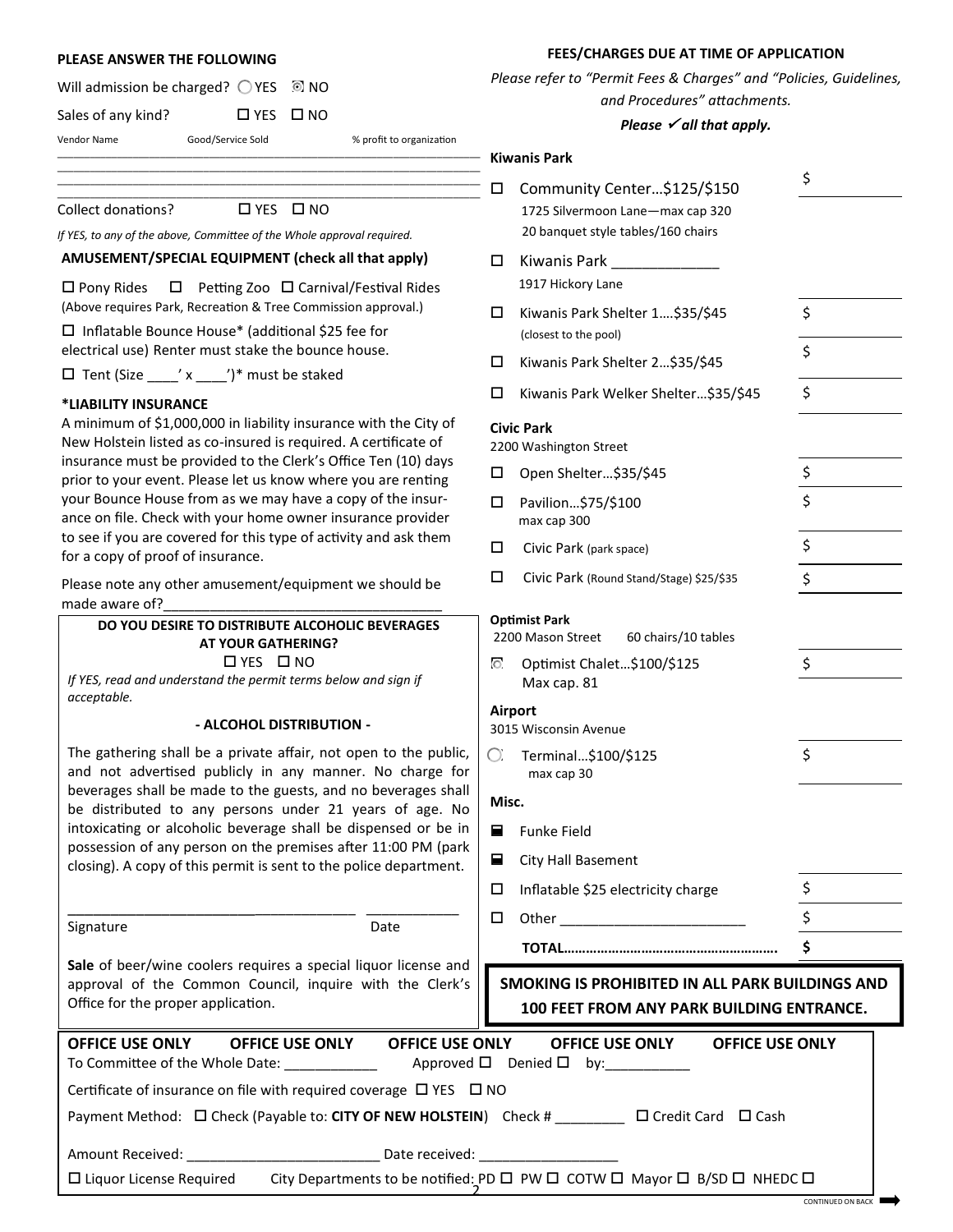# **1) NON-SPECIAL EVENT ELIGIBILITY/DEFINITION OF RESIDENT USER**

 *Type of Group/Requirements*

- Anyone who lives or works within the corporate boundaries of the City of New Holstein.
- Company or corporation located within the City limits.
- City of New Holstein Civic Groups
- City of New Holstein municipal gatherings.

Falsification or misrepresentation of resident/non-resident status could constitute an automatic loss of reservation and/or cancellation of event (or any other policy procedure).

# **2) APPLICATION/APPROVAL**

Requests for reservations for a calendar year will be accepted 15 months in advance. Application must be made by an adult 18 years of age or above, who will assume primary responsibility for enforcing park policies, guidelines, and procedures during the event. Applications for use will be on a first come, first served basis with all fees due upon application. Telephone reservations will not be guaranteed until payment and application has been received. Reservations are granted administratively for groups of 300 or less. Applications for Special Events or involving 301 or more persons require Committee of the Whole and/or Common Council approval.

# **3) RESERVATIONS**

Ten (10) working days prior to the reservation date are required for processing applications. Applications that need Committee of the Whole/Common Council approval must be submitted the week prior to the 1st Tuesday of each month. Repeating reservations will be allowed on weekdays only. If your request was mailed or needed approval please contact the Clerk's Office to confirm your reservation, otherwise if you received your application back from the Clerk's Office approved you do not need to confirm.

# **4) REFUNDS/CHANGE OF DATE**

In case of cancellation, permit fee can be refunded ONLY IF, at least ten (10) days prior to reservation date, a written request is received by the City Clerk's Office. Refunds are not issued due to unfavorable weather conditions, but you can reschedule during the current season if another date is available. (Money can not be carried over to the next year in an attempt to find a suitable date.) Refund will be issued only if park is closed.

# **5) MUNICIPAL/COUNTY ORDINANCES**

Application is subject to all municipal ordinances in addition to all rules and regulations governing parks and can be terminated immediately at the discretion of the City Of New Holstein, Committee of the Whole, Common Council, and/or the New Holstein Police Department if the terms of the application are violated or when public safety is threatened.

# **6) DAMAGES/ADDITIONAL EXPENSES**

Group and responsible person will be billed for damage to city property, excessive cleanup costs, or for significantly underestimating attendance. The buildings must be left in clean condition which includes cleaning the floors in the Community Center, Civic Park Pavilion, Airport and Optimist Chalet or janitorial costs will be charged to the renter.

# **7) ELECTRICITY**

Caution is advised when using electrical service. All outlets can easily be overloaded. Electrical use for inflatables is covered by an additional \$25 fee.

# **8) OUTDOOR/INDOOR AMPLIFICATION EQUIPMENT**

Requires special use authorization by the Committee of the Whole. The use of radios is permitted; common courtesy is requested when selecting a volume level. New Holstein Police Department can enforce excessive noise complaints.

# **9) ADJACENT FACILITIES/PARKING**

Parking lot, restrooms, playground, and ball diamonds are open to all park patrons. During the baseball/softball season, the ball diamonds are reserved for games and practices. Contact the Baseball/Softball Program Director for availability.

# **10) ADMISSIONS/SALES/DONATIONS**

If you plan to charge admission, have sales of any kind, or collect donations, approval must be received through the Committee of the Whole. This includes sale of food and beverages tickets for rides; games, raffles or door prizes, novelty items, t-shirts, etc. Notify the Clerk's Office if you plan to have sales or collect donations.

# **11) TENTS/INFLATABLE BOUNCE HOUSE**

Are permitted only in **DESIGNATED AREAS** when group has obtained an insurance liability certificate. Contact the Clerk's Office for location of designated areas. Tents may only be set up on the day of the reservation and must be removed the same day. Use of a tent(s) and/or inflatable bounce house(s) requires a certificate of \$1,000,000 liability insurance coverage with the City of New Holstein as co-insured within ten (10) days prior to event. Renter must use ground stakes when using an inflatable bounce house. Charges will be assessed for damages incurred during the setup and/or removal of tents. Stakes are not allowed to be placed into the concrete or paved areas.

# **12) DOGS/OTHER ANIMALS**

For the enjoyment of all park patrons, you must pick up after your dog or animals if having a petting zoo or pony rides. Dogs must be leashed or in the immediate control of its owner.

# **13) GRILLS**

Please coordinate the proper disposal of any coals/debris with the Clerk's Office prior to your event.

# **14) DECORATIONS**

Use decorations that will not cause damage to park property. **Tape on any surfaces and floor is prohibited. Silly String aerosol sprays , glitter or confetti-type materials are also prohibited and the use of such may result in a charge back to the renter.** Please coordinate your use of decorating materials with the Clerk's Office.

#### **15) SEVERE WEATHER**

It is your responsibility to monitor weather to insure your own safety – our shelters are not intended to protect you from severe weather.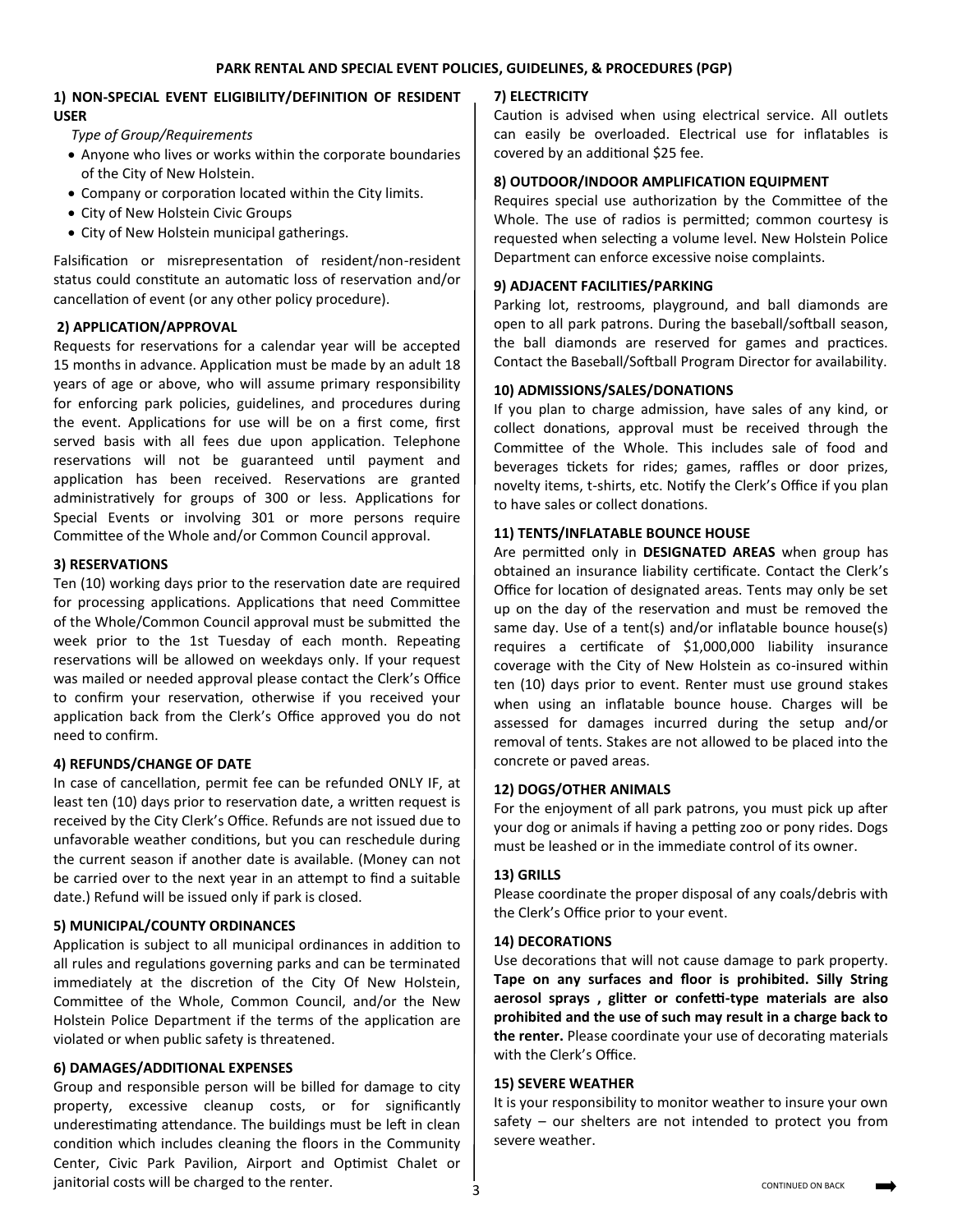**OTHER REQUIREMENTS THAT ARE YOUR RESPONSIBILITY FOR SPECIAL EVENTS OR GROUPS OVER 301 PEOPLE** (In addition to receiving approval from the Committee of the Whole/Common Council)

- STREET USE: Closing a street (walk/run, parade), sidewalk and/or request special street parking considerations should be reviewed and approved by the **Director of Public Works 920.898.5766**.
- Diggers Hotline: Call 811—Before placing stakes, spikes, temporary signage or structures into the ground.
- Alcohol License(s)—required if your event will be selling beer/ alcohol. See Clerk's Office.
- Fireworks/Bonfires—Approval must be received from the **New Holstein Fire Department 920.898.4241**
- Utility Hookups—**New Holstein Utilities 920.898.5776**
- Toilet Facilities—The city offers one male and one female toilet facility on the exterior of the Community Center. One male and female toilet facility shall be provided for every 150 persons on premise. Portable toilets shall be properly enclosed, in good repair, emptied when full, and a minimum distance of 100 feet away from any food preparation area.
- STAFF: Staff needed to run the event is the responsibility of the Sponsor. When the City of New Holstein incurs additional expense, due to personnel working overtime, regular hours, setting up, or cleaning up, the cost (including benefits) will be charged to the Sponsor/Renter.
- EQUIPMENT: Equipment needed to run the event will be the responsibility of the Sponsor/Renter. The Sponsor/Renter must request the use of City equipment such as: Picnic Tables, garbage cans, barricades, street closing signs, cones, no parking signs, fencing, etc.

# **Clean-up Guidelines ALL BUILDINGS**

- Wipe, clean and dry all tables, chairs, counters and appliances.
- Take down and put away all tables and chairs.
- Put all tables and chairs away in the proper storage carts and storage room.
- Garbage bags are provided. Gather garbage from the interior cans and take out to the dumpsters located outside of the building. New, clean bags should be placed into all waste containers located inside the building. (Recyclables can be bagged and put into these outside containers as they will be properly disposed of by the Public Works Crew.)
- Sweep and mop all floors.
- All food must be removed.
- Refrigerator and freezer must be wiped down.
- Stove top and oven must be wiped down.
- All decorations are to be removed.
- All lights are to be turned off.
- All doors and windows should be closed and properly locked. Unlock and Lock Entrance Doors with Hex Key. Push in Bar and Insert Key in Hole and turn to lock.

# **INSURANCE REQUIREMENTS FOR CITY OF NEW HOLSTEIN SPECIAL EVENTS**

It is hereby agreed and understood that the insurance required by the City of New Holstein is primary coverage and that any insurance or self-insurance maintained by the City of New Holstein, its officers, council members, agents, employees or authorized volunteers will not contribute to a loss. All insurance shall be in full force prior to commencing the event and remain in force throughout the entire event, including the clean-up period after the event.

#### 1. GENERAL LIABILITY COVERAGE

- A. Commercial General Liability
	- a. \$1,000,000 general aggregate per project
	- b. \$1,000,000 products completed operations aggregate
	- c. \$1,000,000 personal injury and advertising injury
	- d. \$1,000,000 each occurrence limit
- B. Claims made form of coverage is not acceptable.
- C. Insurance must include:
	- a. Premises and Operations Liability
	- b. Contractual Liability including coverage for the joint negligence of the City of New Holstein, its officers, council members, agents, employees, authorized volunteers and the named insured.
	- c. Personal Injury
	- d. Explosion, collapse and underground coverage
- e. Products/Completed Operations
- f. The general aggregate must apply separately to this project/ location

2. BUSINESS AUTOMOBILE COVERAGE

A. Limits - \$250,000 each person/\$500,000 each accident for Bodily Injury and \$100,000 for Property Damage

OR

\$500,000 Combined Single Limit for Bodily Injury and Property Damage each accident.

3. WORKERS COMPENSATION AND EMPLOYERS LIABILITY – If required by Wisconsin State Statute or any Workers Compensation Statutes of a different state.

Must carry coverage for Statutory Workers Compensation and Employers Liability Limit of:

\$100,000 Each Accident

\$500,000 Disease Policy Limit

\$100,000 Disease – Each Employee

4. LIQUOR LIABILITY – If the event holder is selling alcoholic beverages then Liquor Liability with the following limit and coverage must be carried:

A. Limits - \$500,000 each occurrence/\$500,000 aggregate

#### 5. ADDITIONAL PROVISIONS

\*Additional Insured – On the General Liability Coverage, Business Automobile Coverage and Liquor Liability. City of New Holstein, and its officers, council members, agents, employees, and authorized volunteers shall be Additional Insured.

\*Endorsement – The Additional Insured Police endorsement must accompany the Certificate of Insurance.

\*Certificates of Insurance – A copy of the Certificate of Insurance must be on file with the City Clerk.

\*Notice – NOTE: City of New Holstein requires 30 day written notice of cancellation, non-renewal or material change in the insurance coverage prior to your event.

\*The insurance coverage required must be provided by an insurance carrier with the "Best" rating of "A-VII" or better. All carriers shall be admitted carriers in the State of Wisconsin.